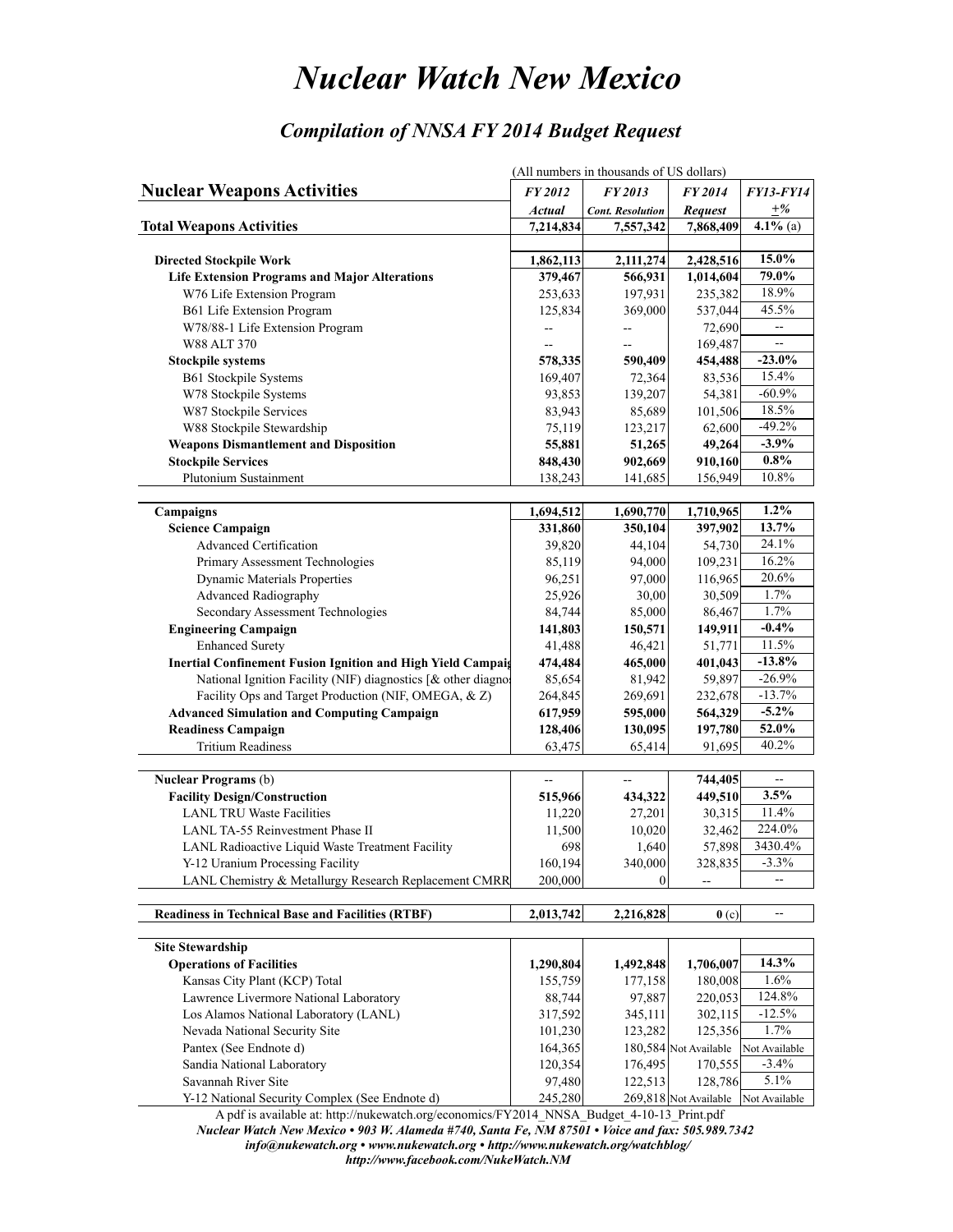(All numbers in thousands of US dollars)

|                                                               | <b>FY2012</b> | FY 2013                 | FY 2014        | <b>FY13-FY14</b> |
|---------------------------------------------------------------|---------------|-------------------------|----------------|------------------|
|                                                               | <b>Actual</b> | <b>Cont. Resolution</b> | <b>Request</b> | $+%$             |
| <b>Secure Transportation Asset</b>                            | 243,116       | 219,361                 | 219,190        | $-0.1\%$         |
| <b>Nuclear Counterterrorism Incident Response See (e)</b>     | 221,369       | 247,552                 | --             |                  |
| <b>Facilities and Infrastructure Recapitalization Program</b> | 96,120        |                         | --             |                  |
| Site Stewardship See (c)                                      | 82.181        | 90.001                  | 1,706,007      | 1795.5%          |
| <b>Defense Nuclear Security See (c)</b>                       | 692,079       | 674,504                 | --             |                  |
| <b>Cyber Security See (c)</b>                                 | 131,370       | 137,022                 | --             |                  |
| <b>Legacy Contractor Pensions</b>                             | 168,232       | 185,000                 | 279,597        | 51.1%            |

| <b>Total, Defense Nuclear Nonproliferation</b>                                                                                     | 2,300,950  | 2,409,930  | 2,140,142  | $-11.2%$ |
|------------------------------------------------------------------------------------------------------------------------------------|------------|------------|------------|----------|
| <b>Verification R&amp;D</b>                                                                                                        | 347,905    | 456,317    | 388,838    | $-14.8%$ |
| <b>Nonproliferation and International Security</b>                                                                                 | 153,594    | 154,534    | 141,675    | $-8.3\%$ |
| Int. Nuclear Materials Protection and Cooperation                                                                                  | 575,789    | 573,415    | 369,625    | $-35.5%$ |
| <b>Fissile Materials Disposition</b>                                                                                               | 685,386    | 721,784    | 502,557    | $-30.4%$ |
| MOX Fuel Fabrication Facility at the Savannah River Site                                                                           | 435,172    | 437,835    | 320,000    | $-26.9%$ |
| Waste Solidification Building                                                                                                      | 17,582     | 49,894     |            | $-$      |
| Uranium Disposition                                                                                                                | 26,000     | 26,159     | 25,000     | $-4.4%$  |
| <b>Global Threat Reduction Initiative</b>                                                                                          | 503,453    | 501,048    | 424,487    | $-15.3%$ |
| <b>Legacy Contractor Pensions</b>                                                                                                  | 55,823     | 56,165     | 93,703     | 66.8%    |
|                                                                                                                                    |            |            |            |          |
| <b>Total, Naval Reactors</b>                                                                                                       | 1,080,000  | 1,086,610  | 1,246,134  | 14.7%    |
| <b>Total, Office of the Administrator</b>                                                                                          | 410,000    | 412,509    | 397,784    | $-3.6%$  |
|                                                                                                                                    |            |            |            |          |
| <b>Total, NNSA</b>                                                                                                                 | 11,005,784 | 11,466,391 | 11,652,469 | $1.6\%$  |
|                                                                                                                                    |            |            |            |          |
| <b>DOE Defense Environmental Cleanup</b> See (f)                                                                                   | 5,002,847  | 5,033,568  | 4,853,909  | $-3.6%$  |
| <b>DOE Energy Efficiency and Renewable Energy</b>                                                                                  | 1,780,548  | 1,820,713  | 2,775,700  | 52.5%    |
| <b>DOE Nuclear Energy</b>                                                                                                          | 760,466    | 770,075    | 735,460    | $-4.5%$  |
| <b>DOE</b> Science                                                                                                                 | 4.934.980  | 4,903,461  | 5,152,752  | $5.1\%$  |
| Note: Columns do not add up to totals because not all budget subcategories are included here, including Use of Prior Year Balances |            |            |            |          |

Source: http://www.cfo.doe.gov/budget/14budget/Content/approstat.pdf

| <b>Five-Year Projection NNSA Nuclear Weapons Activities</b> |                                  |                      |                                              |      |      |      |      |                                           |      |                                                                                                 |      |         |      | (in billions of dollars) |      |               |
|-------------------------------------------------------------|----------------------------------|----------------------|----------------------------------------------|------|------|------|------|-------------------------------------------|------|-------------------------------------------------------------------------------------------------|------|---------|------|--------------------------|------|---------------|
|                                                             |                                  |                      |                                              |      |      |      |      | FY 2014                                   |      | FY 2015                                                                                         |      | FY 2016 |      | FY 2017                  |      | FY 2018       |
|                                                             |                                  |                      | Weapons Activities Total Including DoD Funds |      |      |      |      | 7.67                                      |      | 8.55                                                                                            |      |         | 8.79 | 8.93                     |      | 9.29          |
|                                                             |                                  |                      |                                              |      |      |      |      |                                           |      | Source: http://www.whitehouse.gov/sites/default/files/omb/budget/fy2014/assets/doe.pdf, Pg. 371 |      |         |      |                          |      |               |
|                                                             |                                  |                      |                                              |      |      |      |      |                                           |      |                                                                                                 |      |         |      |                          |      |               |
| <b>Projected Total NNSA Funding Levels</b>                  |                                  |                      |                                              |      |      |      |      |                                           |      |                                                                                                 |      |         |      |                          |      |               |
|                                                             |                                  |                      |                                              |      |      |      |      | (Budget Authority in billions of dollars) |      |                                                                                                 |      |         |      |                          |      | $2014 - 2014$ |
| year                                                        | 2010                             | 2011                 | 2012                                         | 2013 | 2014 | 2015 | 2016 | 2017                                      | 2018 | 2019                                                                                            | 2020 | 2021    | 2022 | 2023                     | 2018 | 2023          |
| <b>NNSA</b>                                                 | 9.9                              | 10.5                 | 11.0                                         | 11.5 | 11.7 | 11.0 | 112  | 11.4                                      | 11.7 | 11.9                                                                                            | 12.2 | 12.4    | 12.8 | 13.1                     | 56.9 | 119.3         |
| <b>Projected DOD Allocations to NNSA</b>                    |                                  |                      |                                              |      |      |      |      |                                           |      |                                                                                                 |      |         |      |                          |      | 2014-2014-    |
| year                                                        | 2010                             | 2011                 | 2012                                         | 2013 | 2014 | 2015 | 2016 | 2017                                      | 2018 | 2019                                                                                            | 2020 | 2021    | 2022 | 2023                     | 2018 | 2023          |
|                                                             |                                  | <b>Total to NNSA</b> |                                              |      |      | 1.19 | 1.44 | 1.60                                      | 1.67 | 1.70                                                                                            |      |         |      |                          |      | 14.81         |
|                                                             | Allocation to Weapons Activities |                      |                                              |      | .95  | 1.13 | 1.13 | 1.27                                      |      |                                                                                                 |      |         |      |                          |      |               |
|                                                             |                                  |                      | Allocation to Naval Reactors                 |      |      | .25  | .31  | .47                                       | -39  |                                                                                                 |      |         |      |                          |      |               |
|                                                             |                                  |                      |                                              |      |      |      |      | (Numbers are not available for all years) |      |                                                                                                 |      |         |      |                          |      |               |

http://www.whitehouse.gov/sites/default/files/omb/budget/fy2014/assets/budget.pdf, Table S-1 Pg. 222

http://www.whitehouse.gov/sites/default/files/omb/budget/fy2014/assets/doe.pdf, Pg. 371

## **How Much Did NNSA's Nuclear Weapons Budget Really Increase for FY 2014?** This depends on what number is used for FY 2013.

FY 2014 Request 7,868,409 **Options for FY 2013 Actual Amount FY 2014 Increase**<br>I Weapons Activities" 7.557.342 4.1% NNSA's Continuing Resolution "Total Weapons Activities" 7,557,342 4.1%<br>Nuclear Counterterrorism transfer to Nonproliferation See (d) 7,309,792 7.6% Nuclear Counterterrorism transfer to Nonproliferation See (d)  $\begin{array}{cc} 7,309,792 & 7.6\% \\ 7,309,792 & 6.967,869 & 12.9\% \end{array}$ Sequestration Cut of 7.8% from Continuing Res. See (a) Nuclear Counterterrorism Transfer and Sequestration 6,739,628 16.7%

**Thus, in real terms NNSA's FY 2014 nuclear weapons request is a 16.7% increase above FY 2013 sequestration levels.**